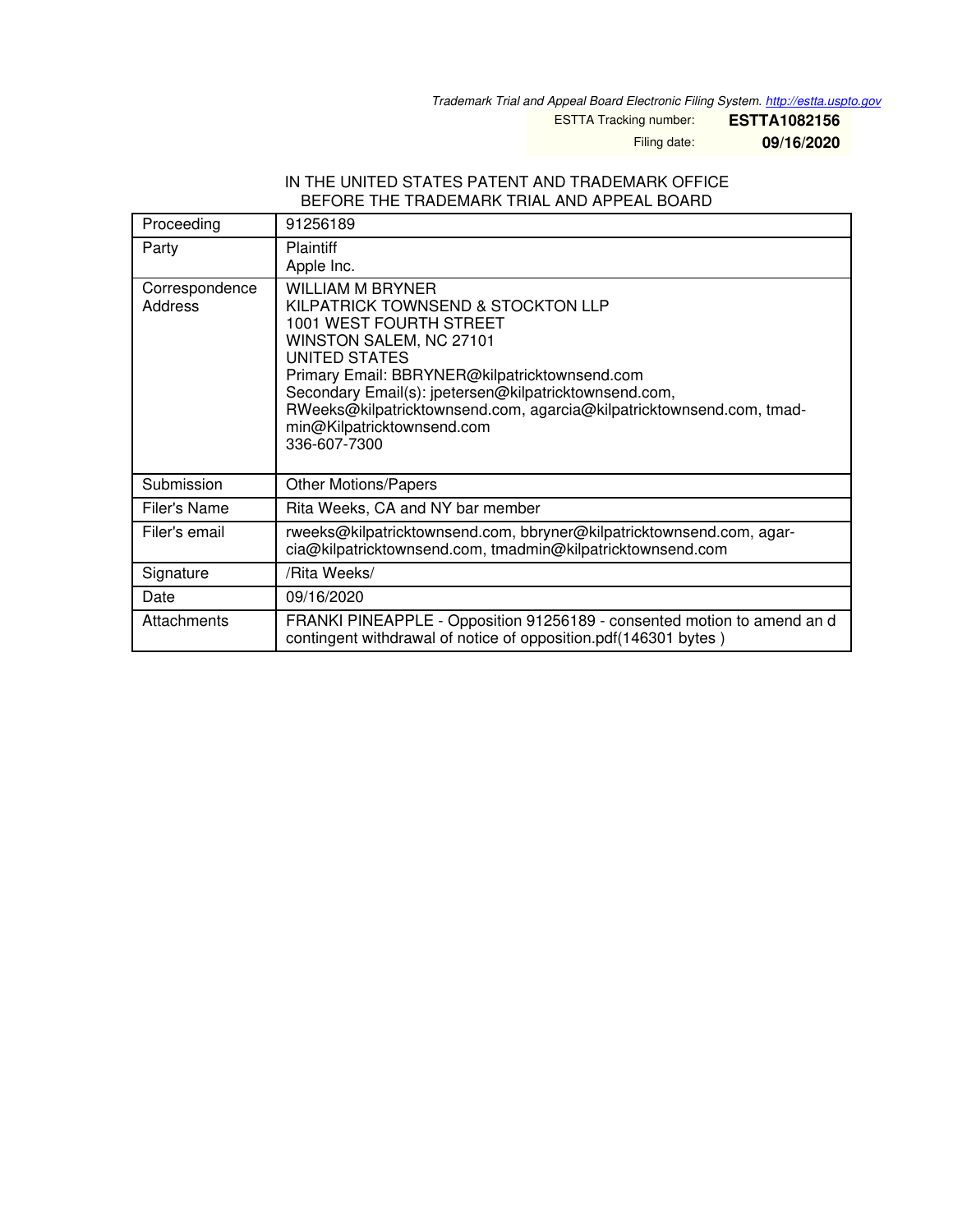## **UNITED STATES PATENT AND TRADEMARK OFFICE BEFORE THE TRADEMARK TRIAL AND APPEAL BOARD**

Application Serial Nos. 88/546,728 and 88/546,733 For the Mark: **FRANKI PINEAPPLE**  Filed: July 29, 2019 Published: December 3, 2019

APPLE INC.,

Opposer,

v.

SIGNS IN THE NIGHT, LLC,

Applicant.

Opposition No. 91256189

## **CONSENTED MOTION TO AMEND APPLICATIONS AND CONTINGENT WITHDRAWAL OF NOTICE OF OPPOSITION**

Opposer Apple Inc. and Applicant Signs in the Night, LLC have resolved the current

dispute related to Opposition No. 91256189 contingent upon the amendment of the identification

of goods and services in Applicant's applications.

Accordingly, pursuant to 37 C.F.R. § 2.133, Applicant, with Opposer's consent,

respectfully requests that its applications at issue in this Opposition, Serial Nos. 88/546,728 and

88/546,733, be amended as follows:

| <b>Mark</b>      | (Amendments shown in bold)        | <b>Clean version of amended</b>      |
|------------------|-----------------------------------|--------------------------------------|
|                  |                                   | description of goods and services    |
| <b>FRANKI</b>    | 9: Audio and video recordings     | 9: Audio and video recordings        |
| <b>PINEAPPLE</b> | featuring music and artistic      | featuring music and artistic         |
|                  | performances by Stephanie Carlisi | performances by Stephanie Carlisi    |
| Serial No.       | under the stage name Franki       | under the stage name Franki          |
| 88/546,728       | Pineapple; digital media, namely, | Pineapple; digital media, namely,    |
|                  | recorded optical discs,           | recorded optical discs, downloadable |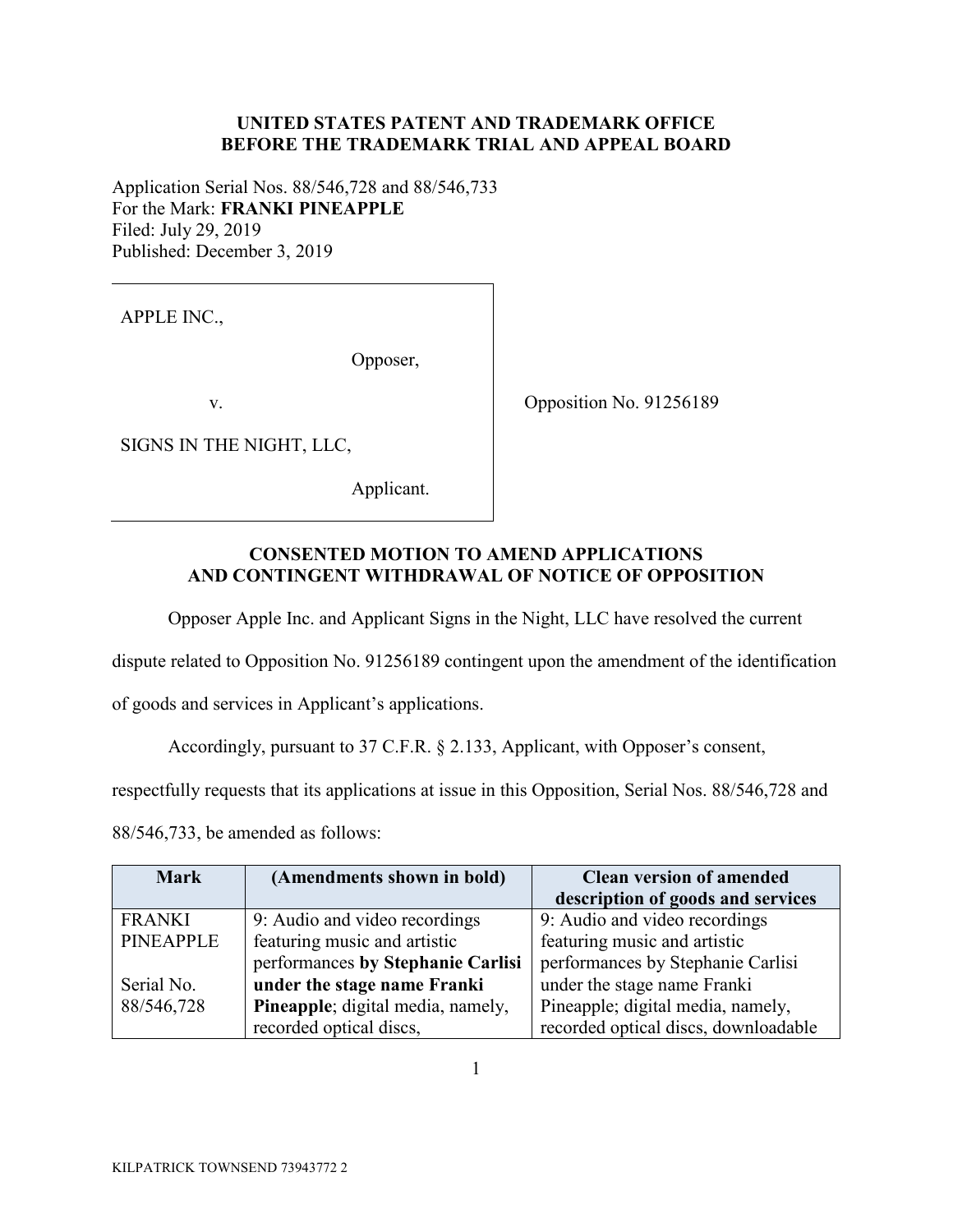|                  | downloadable audio files, and            | audio files, and downloadable video  |
|------------------|------------------------------------------|--------------------------------------|
|                  | downloadable video files featuring       | files featuring music and artistic   |
|                  | music and artistic performances by       | performances by Stephanie Carlisi    |
|                  | <b>Stephanie Carlisi under the stage</b> | under the stage name Franki          |
|                  | name Franki Pineapple.                   | Pineapple.                           |
| <b>FRANKI</b>    | 41: Entertainment services in the        | 41: Entertainment services in the    |
| <b>PINEAPPLE</b> | nature of live musical performances      | nature of live musical performances  |
|                  | by Stephanie Carlisi under the           | by Stephanie Carlisi under the stage |
| Serial No.       | stage name Franki Pineapple              | name Franki Pineapple                |
| 88/546,733       |                                          |                                      |

The parties submit that these requested amendments do not require republication of Applicant's applications because the amendments narrow, rather than broaden, the scope of the

goods and services.

Contingent upon the Board's approval of these amendments, Opposer withdraws its

Notice of Opposition in this proceeding. This withdrawal is made without prejudice and with

Applicant's written consent, as reflected below.

Respectfully submitted,

/William M. Bryner/ William Bryner Kilpatrick Townsend & Stockton LLP 1001 West Fourth Street Winston-Salem, NC 27101 Telephone: (336) 607-7482

Rita Weeks Kilpatrick Townsend & Stockton LLP The Grace Building 1114 Avenue of the Americas, 21st Floor New York, New York 10036 Telephone: (212) 775-8700 Facsimile: (212) 775-8800

 /Peter Fields/ Peter Fields Ritholz Levy Fields LLP 235 Park Avenue South, Third Floor New York, NY 10003 Telephone: (212) 448-1800

*Counsel for Applicant* 

*Attorneys for Opposer Apple Inc.*